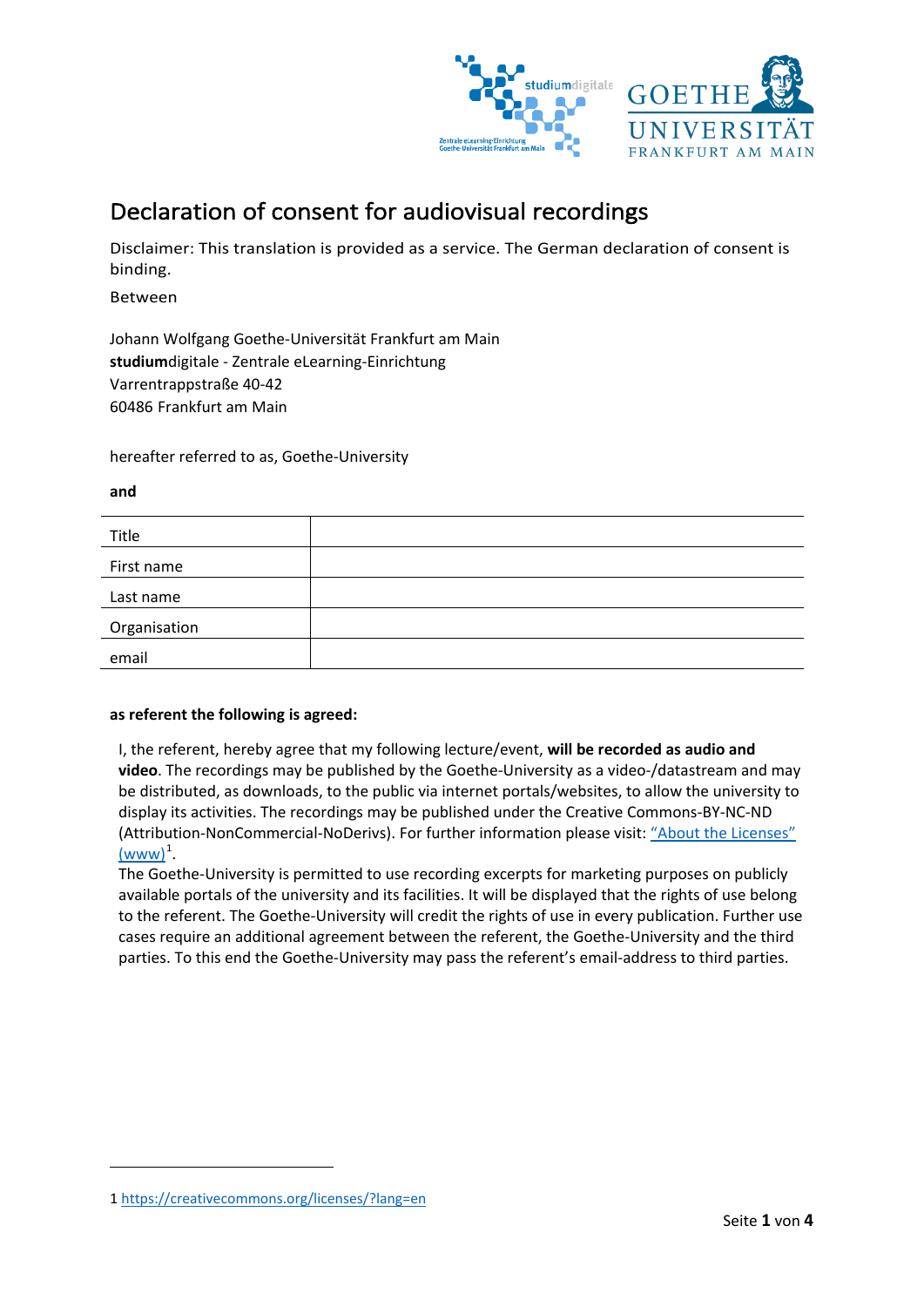

| Title of your event or lecture |  |  |
|--------------------------------|--|--|
| Semester                       |  |  |
| Day of the week                |  |  |
| Time(s) (from-to)              |  |  |
| Or please specify:             |  |  |

 $\Box$  I want to choose a different licensing agreement or a different user group (please fill in page 3 and 4)

## Disclaimer

The Goethe-University will complete the tasks and obligations with due diligence. Claims of the referent towards the Goethe-University, especially compensation claims, for example the loss or incorrect processing of data – all kinds and no matter which legal ground - are excluded. Insofar as liability is mandatory in cases of intent, gross negligence or the absence of warranted characteristics or for other legal reasons, the scope of the compensation claim is limited to compensation for the direct damage.

## Assurance of the referent

The referent affirms to the best of his or her knowledge that only such material will be used for the recording(s) that is free from blocking rights of third parties. If blocking rights of third parties do exist, the lecturer will inform the University immediately and release the University from all claims of third parties.

The following work should be given as the basis for publication:

URL or other reference (author, title ISBN, ...) – especially concerning CC licences and usage beyond the right to quote

Changes of this agreement are allowed at any time and require a written form. If any provision of this agreement should be ineffective, the validity of the remaining provision will not be affected. The parties commit to replace an ineffective provision with a preferably effective one.

Place of jurisdiction shall be Frankfurt am Main.

Location, Date **Signature of the referent**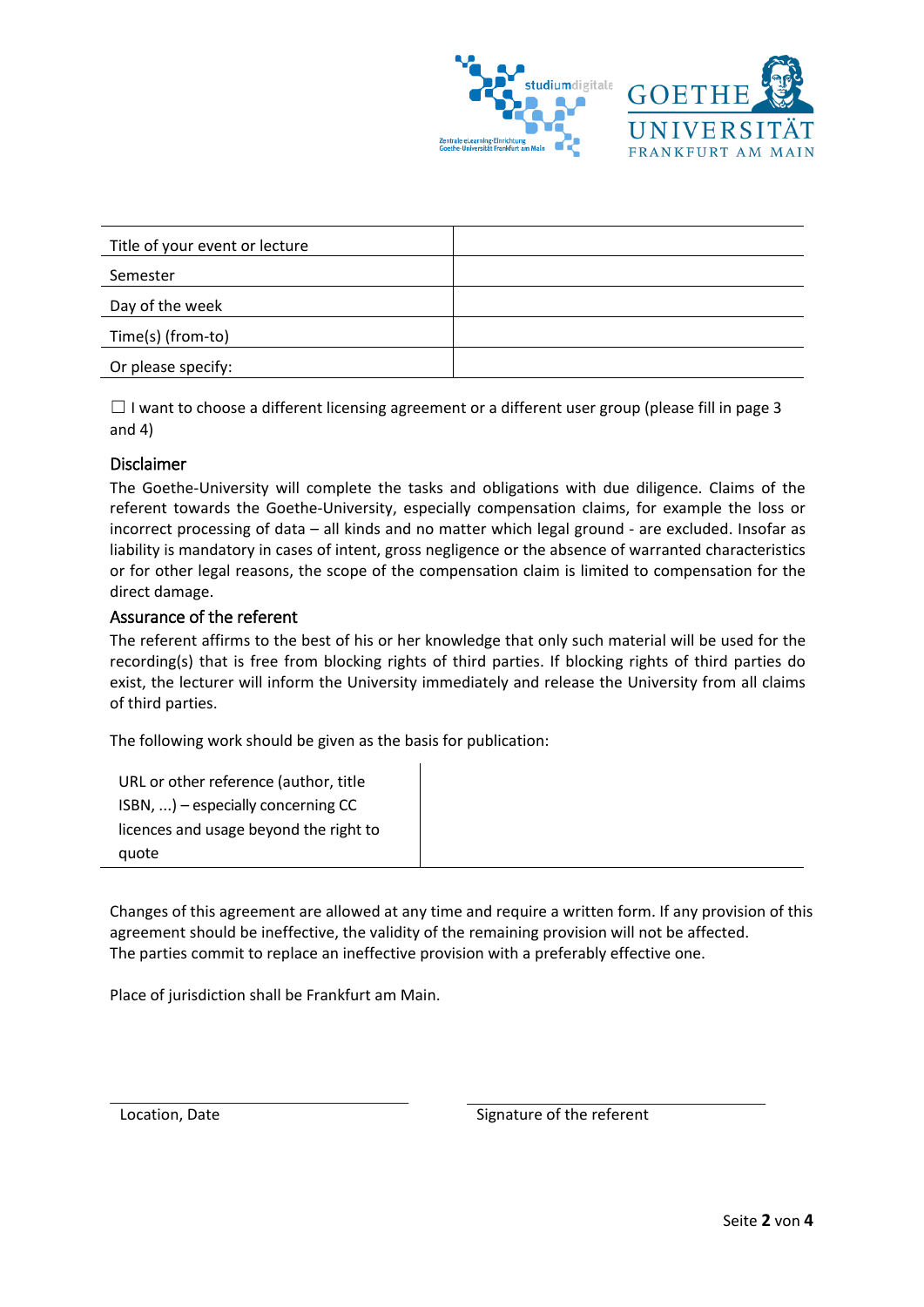

# Rights of Use **(Only fill in if you have chosen to use a different licensing agreement on page 2)**

Other than mentioned on page 1, I hereby define the rights of use and the licensing agreement as follows (any conditions as mentioned on page 1 are highlighted in grey).

## **The sound and image recordings may be used by the Goethe-University in the following form:**

 $\square$  as a video-/datastream (as Flash and HTML5 or Silverlight) and as a downloadable video file (e.g.: for use on mobile systems or distribution and adaption according to the rights of use mentioned below).

□ **Only** as a video/datastream (as Flash and HTML5 or Silverlight, only for streaming and viewing, while the computer is connected to the internet, local storage by the user only to buffer the stream)

**The recordings must be electronically accessible for the user groups below and they are permitted to use them in the selected way:**

## **Authorized user groups**

☐ **The public in freely accessible portals and websites owned by the Goethe-University,** to display its activities. Users have the rights of use mentioned below:

## **User instructions**

 $\Box$  Only play and watch, the referent reserves further rights.

 $\Box$  Creative Commons – BY-NC-ND (Attribution-NonCommercial-NoDerivs)

☐ Creative Commons – BY-NC-SA (Attribution-NonCommercial-ShareAlike)

 $\Box$  Creative Commons – BY-NC (Attribution-NonCommercial)

 $\Box$  Creative Commons – BY-ND (Attribution-NoDerivs)

☐ Creative Commons – BY-SA (Attribution-ShareAlike)

 $\Box$  Creative Commons – BY (Attribution)

**or**

☐ **All members and employees of the Goethe-University and its Alumni** are allowed to play and view.

#### **or**

 $\Box$  Only participants of the above-mentioned lecture or event are allowed to play and view. Further users must be allowed by the referent. The referent receives an URI of the recorded event or lecture. He may distribute and embed this, e.g. on a restricted website, an LMS or a wiki, at his own risk and on his own responsibility.

 $\Box$  Access protection is organized by the referent himself at his own risk and responsibility  $\Box$  Access protection is organized by the following organizer: